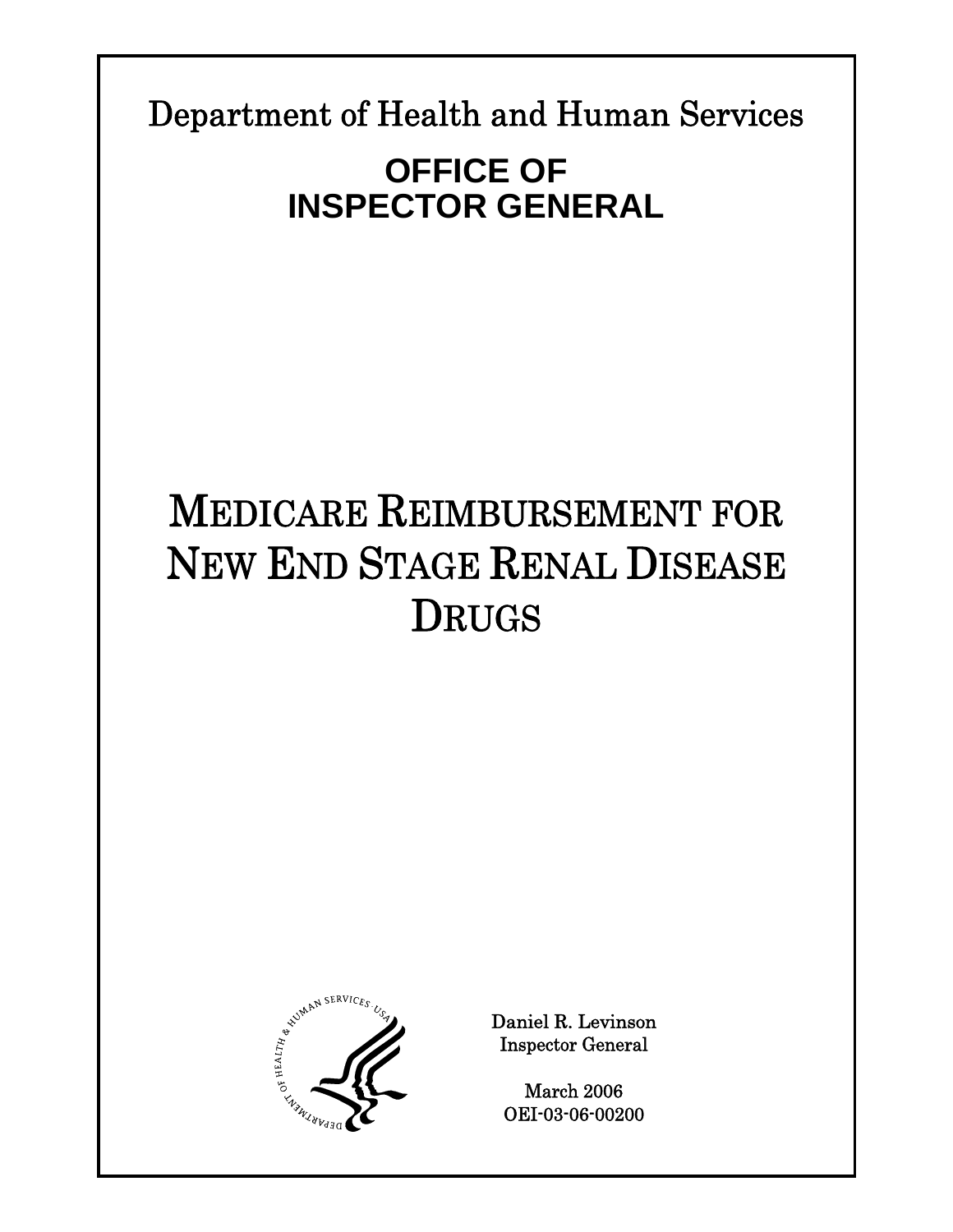# Office of Inspector General

http://oig.hhs.gov

The mission of the Office of Inspector General (OIG), as mandated by Public Law 95-452, as amended, is to protect the integrity of the Department of Health and Human Services (HHS) programs, as well as the health and welfare of beneficiaries served by those programs. This statutory mission is carried out through a nationwide network of audits, investigations, and inspections conducted by the following operating components:

# Office of Audit Services

The Office of Audit Services (OAS) provides all auditing services for HHS, either by conducting audits with its own audit resources or by overseeing audit work done by others. Audits examine the performance of HHS programs and/or its grantees and contractors in carrying out their respective responsibilities and are intended to provide independent assessments of HHS programs and operations in order to reduce waste, abuse, and mismanagement and to promote economy and efficiency throughout HHS.

# Office of Evaluation and Inspections

The Office of Evaluation and Inspections (OEI) conducts management and program evaluations (called inspections) that focus on issues of concern to HHS, Congress, and the public. The findings and recommendations contained in the inspections generate rapid, accurate, and up-to-date information on the efficiency, vulnerability, and effectiveness of departmental programs. OEI also oversees State Medicaid Fraud Control Units which investigate and prosecute fraud and patient abuse in the Medicaid program.

# Office of Investigations

The Office of Investigations (OI) conducts criminal, civil, and administrative investigations of allegations of wrongdoing in HHS programs or to HHS beneficiaries and of unjust enrichment by providers. The investigative efforts of OI lead to criminal convictions, administrative sanctions, or civil monetary penalties.

# Office of Counsel to the Inspector General

The Office of Counsel to the Inspector General (OCIG) provides general legal services to OIG, rendering advice and opinions on HHS programs and operations and providing all legal support in OIG's internal operations. OCIG imposes program exclusions and civil monetary penalties on health care providers and litigates those actions within HHS. OCIG also represents OIG in the global settlement of cases arising under the Civil False Claims Act, develops and monitors corporate integrity agreements, develops compliance program guidances, renders advisory opinions on OIG sanctions to the health care community, and issues fraud alerts and other industry guidance.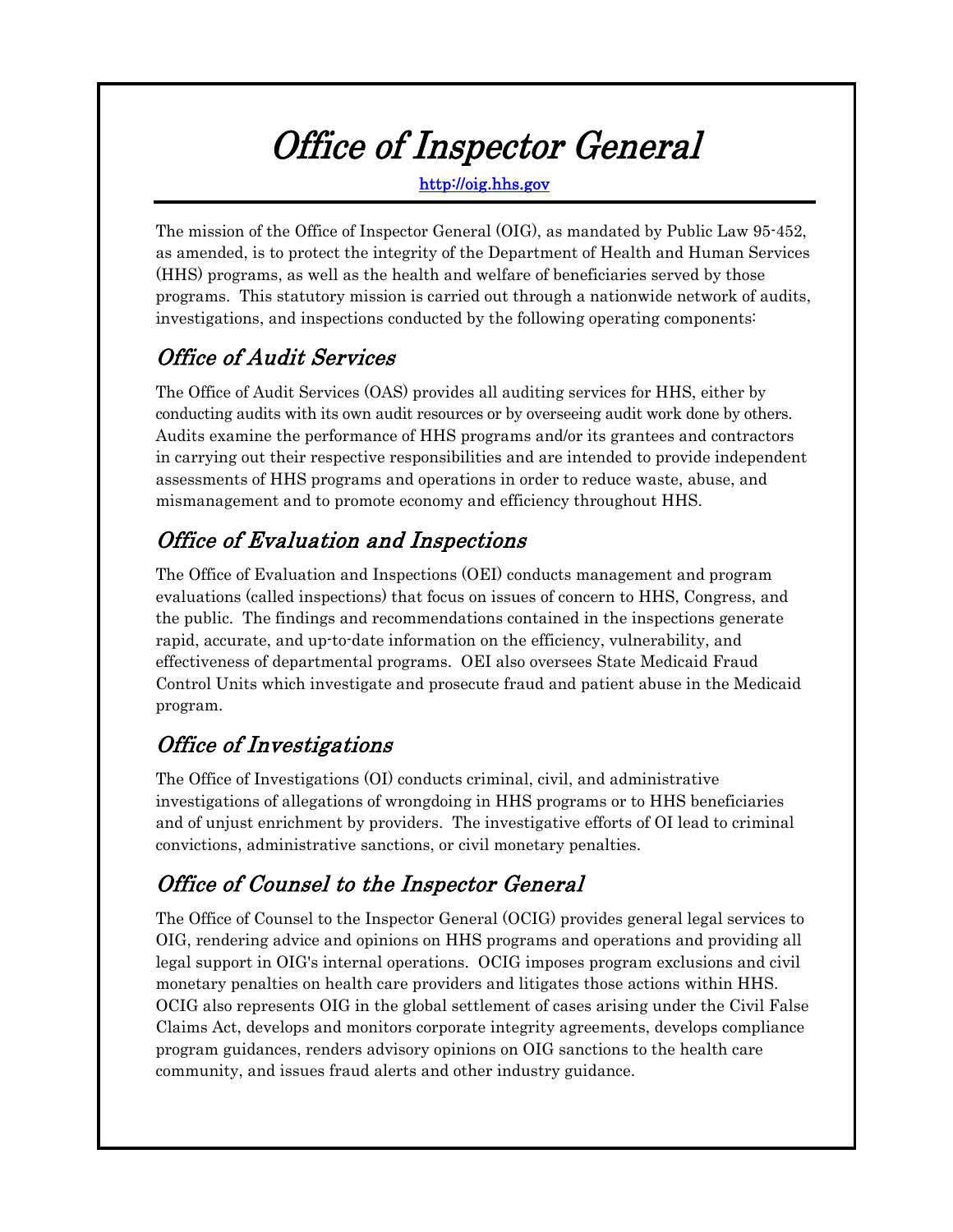## **OBJECTIVE**

To determine the difference between the Medicare reimbursement amount for a new separately billable end stage renal disease (ESRD) drug and the acquisition cost of this drug for ESRD facilities in 2005, as mandated by the Medicare Prescription Drug, Improvement, and Modernization Act of 2003 (MMA).

## **BACKGROUND**

The Centers for Medicare & Medicaid Services (CMS) reimburses all ESRD facilities based on a prospective payment system known as the composite rate. Facilities receive a fixed composite rate payment for each dialysis treatment they provide. The composite rate does not include many drugs (i.e., separately billable drugs) that may be part of dialysis treatment.

In 2005, independent dialysis facilities (i.e., freestanding, nonhospital dialysis facilities) were reimbursed for separately billable drugs using two methods. For 10 high-dollar separately billable drugs, reimbursement was based on the average acquisition cost of independent facilities as calculated by CMS using 2003 cost data presented in the Office of Inspector General's (OIG) May 2004 report, "Medicare Reimbursement for Existing End Stage Renal Disease Drugs" (OEI-03-04-00120). All other separately billable drugs furnished by independent dialysis facilities (with certain exceptions, such as vaccines) were reimbursed at 106 percent of the drugs' average sales prices (ASP) as reported by manufacturers. In calendar year (CY) 2005, Medicare reimbursed a total of \$1.8 billion for separately billable drugs furnished by independent dialysis facilities.

As of January 1, 2006, CMS began to reimburse all separately billable drugs (again, with certain exceptions) at 106 percent of their ASP, the same method used to reimburse for most other outpatient drugs under Medicare Part B. According to the preamble to a proposed rule published in the August 8, 2005, "Federal Register," CMS stated that it was inappropriate to use the older acquisition cost data provided by OIG (updated by inflation) as a basis for reimbursement. In the proposed rule, CMS also questioned the feasibility of continually acquiring acquisition cost data over the long term.

We conducted this study based on a mandate set forth in section 623(c) of the MMA. Pursuant to section 623(c), this study is to determine the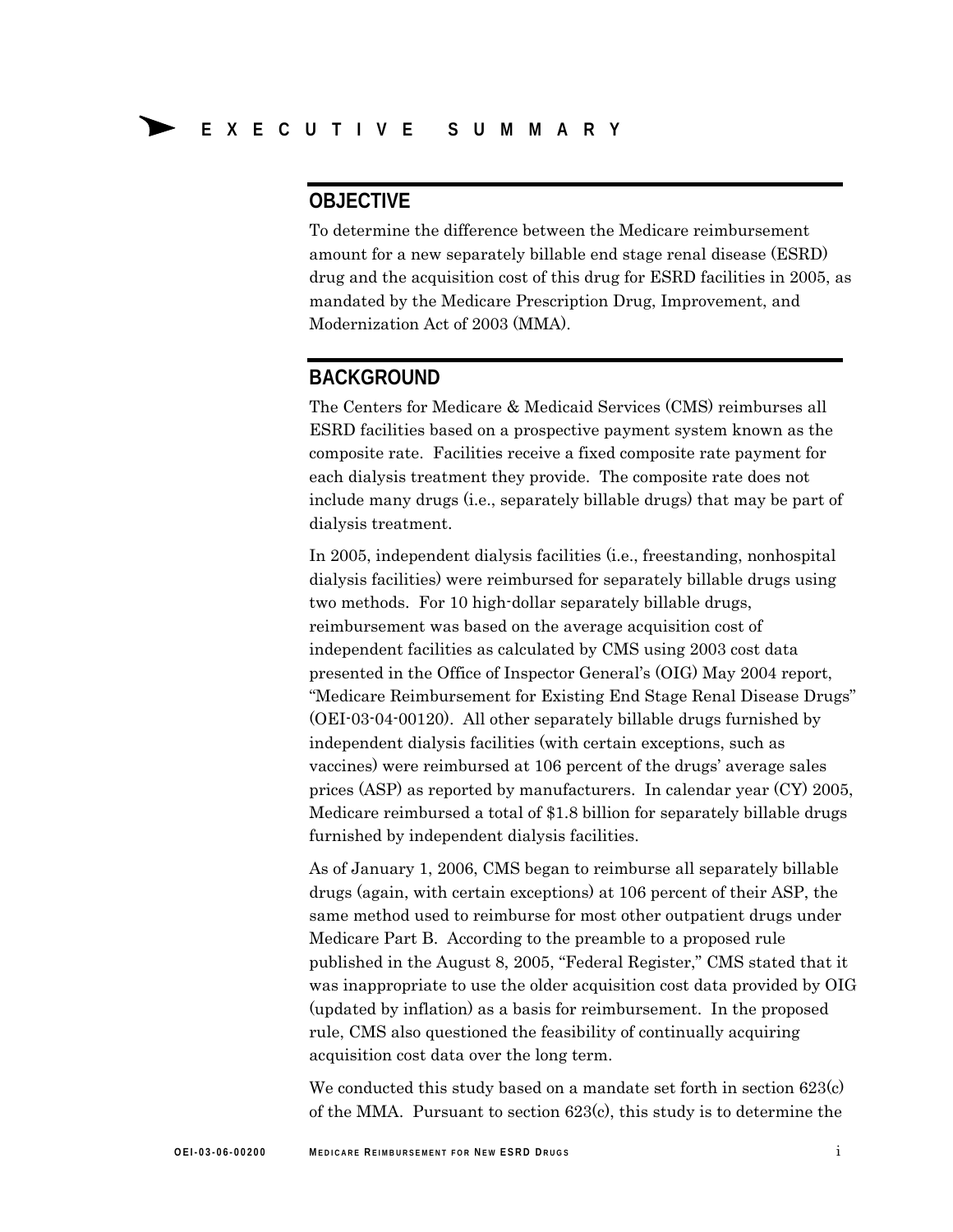difference between the Medicare reimbursement amount for any new separately billable ESRD drugs and the acquisition costs of these new drugs for facilities. Section 623(c) of the MMA also directs OIG to estimate the rate of growth of facilities' expenditures for separately billable ESRD drugs.

CMS has the authority to set CY 2007 reimbursement rates for ESRD drugs billed by independent dialysis facilities. Section 1881(b)(12) of the Social Security Act provides for payment neutrality based on increases in the composite rate and reductions in drug reimbursement amounts due to the OIG studies.

Section  $623(c)(2)(B)$  of the MMA defines a "new drug" as a drug "for which a billing code does not exist prior to January 1, 2004." According to our analysis, darbepoetin alfa accounted for 99.9 percent of the Medicare reimbursement for all new ESRD drugs. We sought acquisition cost data for darbepoetin alfa from the 55 facilities responsible for 94 percent of Medicare reimbursement for the drug in 2005. Forty-six facilities (84 percent) responded to our request. We compared CY 2005 acquisition costs for each of these facilities to the Medicare reimbursement amounts in each quarter of that year. We also calculated an average acquisition cost among all the responding facilities, weighted by the number of units of darbepoetin alfa purchased by each facility.

In our May 2004 study, we projected the future growth rate of expenditures for separately billable ESRD drugs, as required by the MMA. In calculating the future growth rate, we looked at past monthly growth rates of expenditures for separately billable drugs over a 3-year period. We could not and did not account for the potential effects of changes to the drug reimbursement methodology. At the time of the earlier study, most separately billable drugs were reimbursed by Medicare using a completely different methodology (based on average wholesale price) than the acquisition-cost based methods used by CMS in 2005 and the ASP-based methods enacted by CMS in 2006. Because of these recent major changes in the reimbursement methodology and the resulting lack of comparable historical data, we determined it would not be possible for us to accurately estimate future growth rates at this time. Once complete data on 2005 and 2006 expenditures become available, the effect of the changes to the reimbursement methodology should be more evident. Any estimates made at that time would therefore be more accurate.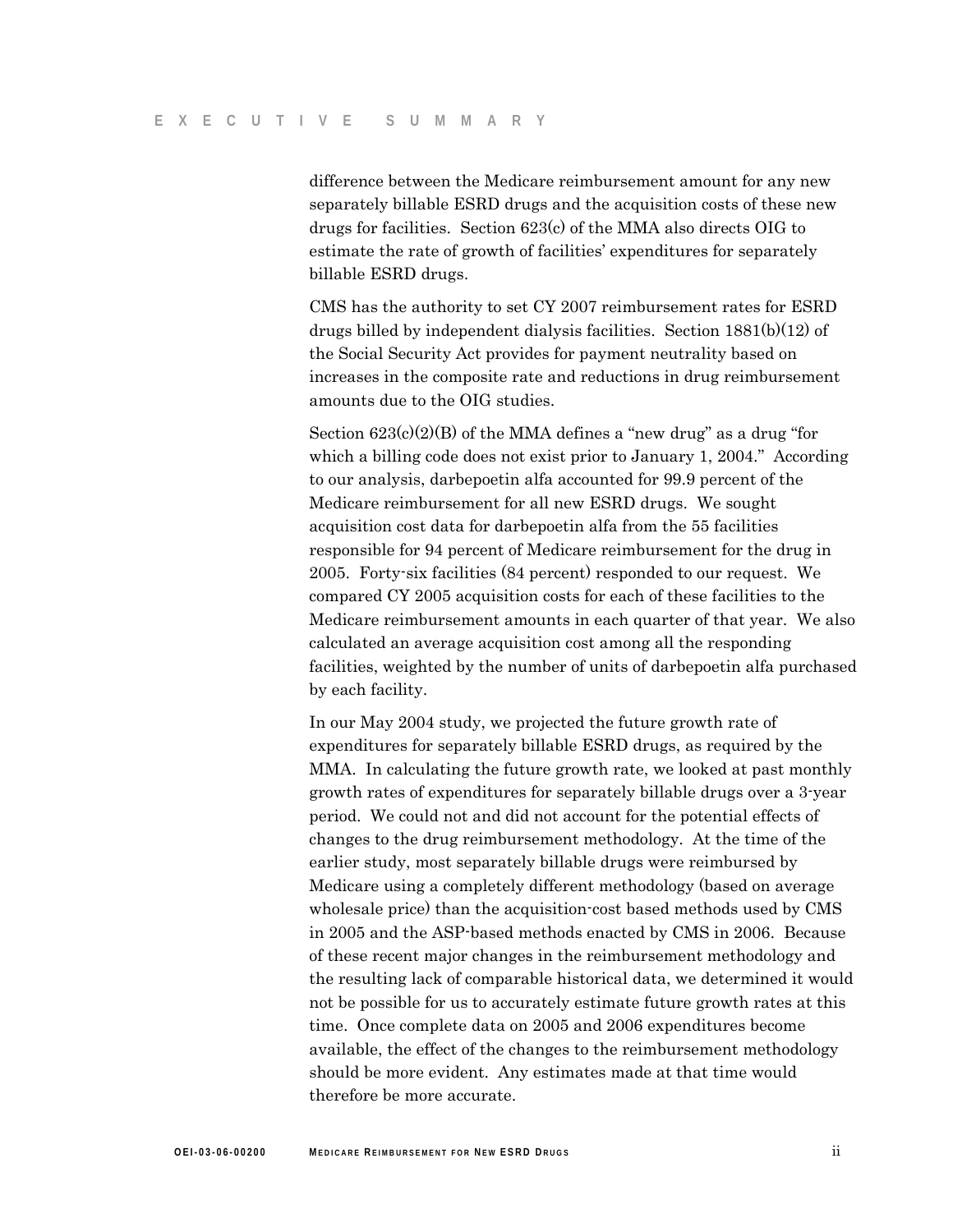## **FINDING**

**In 2005, independent dialysis facilities were able to acquire darbepoetin alfa at prices below the Medicare reimbursement amount.** In 2005, net acquisition costs for darbepoetin alfa among the 46 responding facilities were between \$2.24 per microgram (mcg) and \$2.94 per mcg. On average, facilities paid \$2.59 per mcg for darbepoetin alfa in 2005, after all discounts and rebates were taken into account. During this same time period, the Medicare reimbursement amount ranged from a high of \$3.54 per mcg in the first quarter of 2005 to a low of \$3.01 per mcg in the fourth quarter.

## **CONCLUSION**

Section 623(c) of the MMA mandated that OIG complete a report that determined the difference between the Medicare reimbursement amounts for new separately billable ESRD drugs and the acquisition costs of these drugs for facilities. CMS has the authority to use the data presented in this report to set CY 2007 reimbursement amounts for the new ESRD drugs under review.

This report presents the OIG's findings about acquisition costs to independent dialysis facilities for one new drug, darbepoetin alfa, in 2005. As described in the finding, the responding facilities acquired darbepoetin alfa for less, and sometimes substantially less, than the Medicare reimbursement amount in 2005.

We hope that this data is useful to CMS in its continued efforts to pay appropriately for prescription drugs.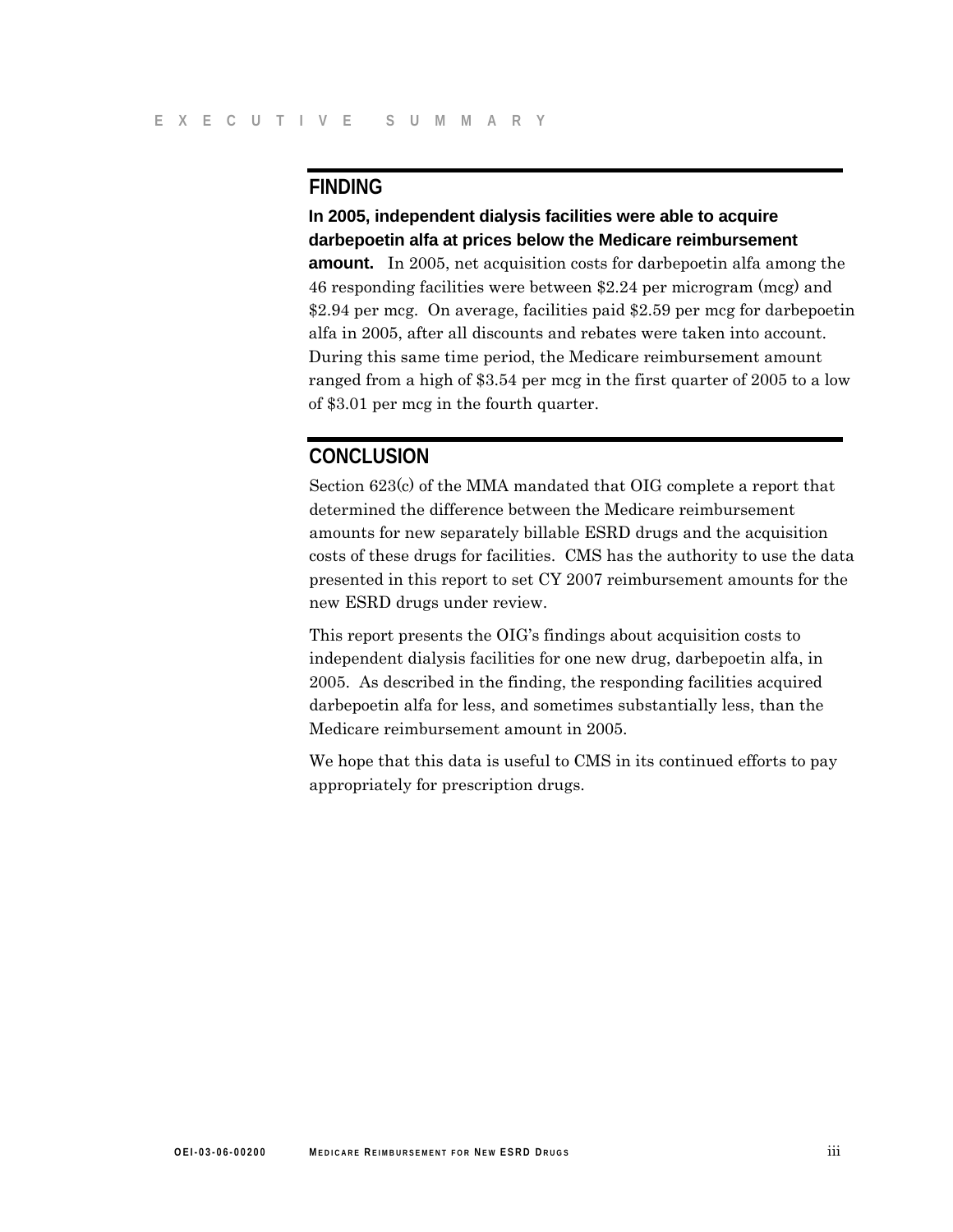# Δ **<sup>T</sup> ABLE OF CONTENTS**

| Facilities purchased drug at less than reimbursement amount $6$ |  |
|-----------------------------------------------------------------|--|
|                                                                 |  |
|                                                                 |  |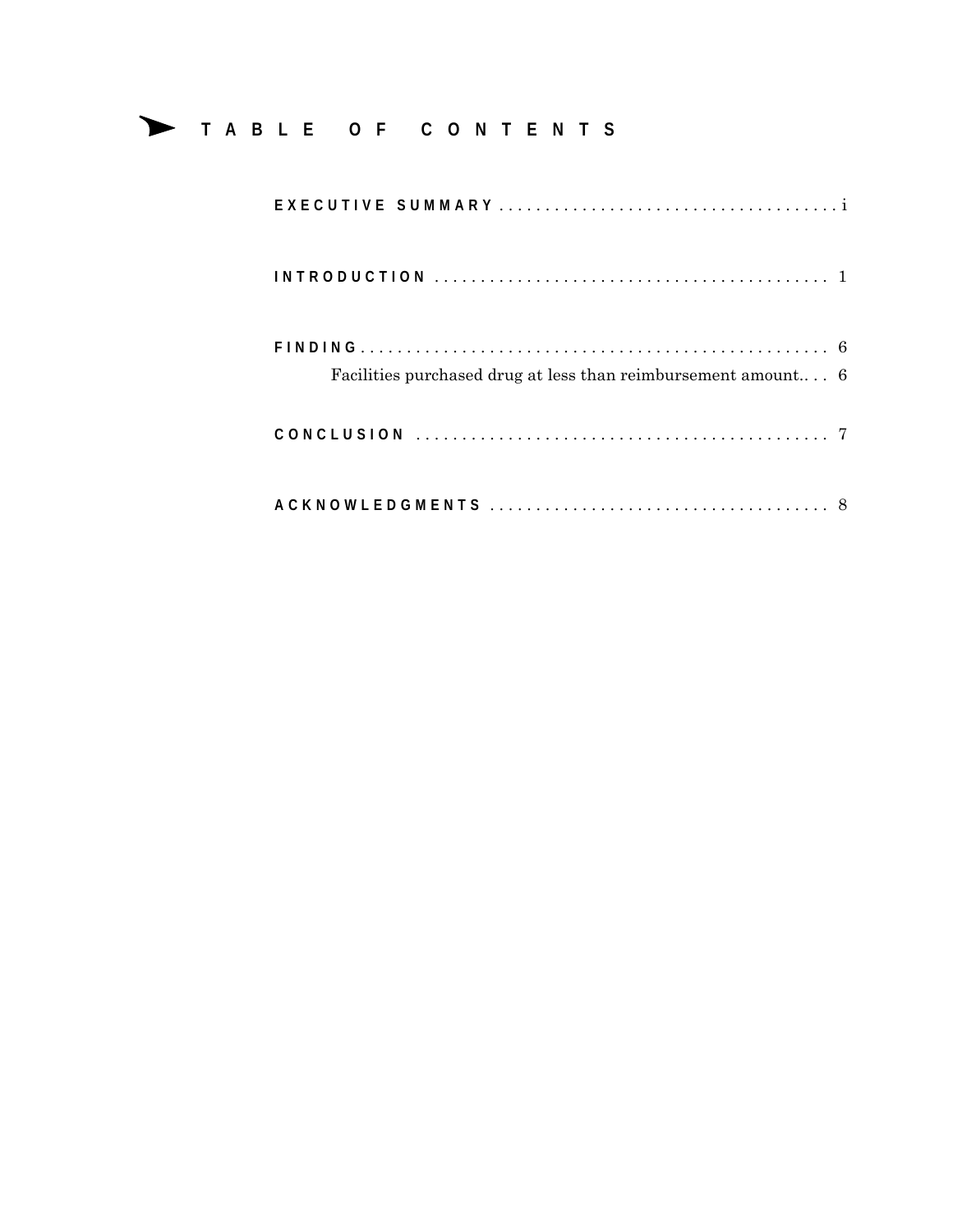## **OBJECTIVE**

To determine the difference between the Medicare reimbursement amount for a new separately billable end stage renal disease (ESRD) drug and the acquisition cost of this drug for ESRD facilities in 2005, as mandated by the Medicare Prescription Drug, Improvement, and Modernization Act of 2003 (MMA).

### **BACKGROUND**

#### **Medicare Reimbursement for Dialysis Services**

The Medicare program currently covers kidney dialysis for more than 300,000 enrollees under its ESRD benefit. In accordance with section 1881 of the Social Security Act, the Centers for Medicare & Medicaid Services (CMS) reimburses dialysis facilities based on a prospective payment system known as the composite rate. Facilities receive a fixed composite rate payment for each dialysis treatment they provide. The composite rate includes most items related to dialysis services, including labor costs, related supplies, routine tests, and some drugs. However, the composite rate does not include many drugs (i.e., separately billable drugs) that may be part of dialysis treatment.

#### **Medicare Reimbursement for Separately Billable ESRD Drugs**

Medicare coverage of separately billable drugs in dialysis facilities is limited to products that cannot be self-administered, i.e., drugs that are administered by a health care professional.<sup>1</sup> The exceptions to this requirement are epoetin alfa and darbepoetin alfa, two drugs that stimulate the production of red blood cells in patients with anemia. Epoetin alfa and darbepoetin alfa furnished by dialysis facilities may be covered even when they are self-administered by the patient.2

*Independent Dialysis Facilities.* In 2005, independent dialysis facilities (i.e., freestanding, nonhospital dialysis facilities) were reimbursed for separately billable drugs using two methods.3 For 10 high-dollar separately billable drugs, reimbursement was based on the average acquisition cost of independent facilities as calculated by CMS based on 2003 cost data presented in the Office of Inspector General's (OIG) May

<sup>&</sup>lt;sup>1</sup> CMS "Provider Reimbursement Manual," section 2711.2.

<sup>2</sup> CMS "Medicare Benefit Policy Manual," chapter 11, section 90.

<sup>3 42</sup> CFR § 414.904(d)(2).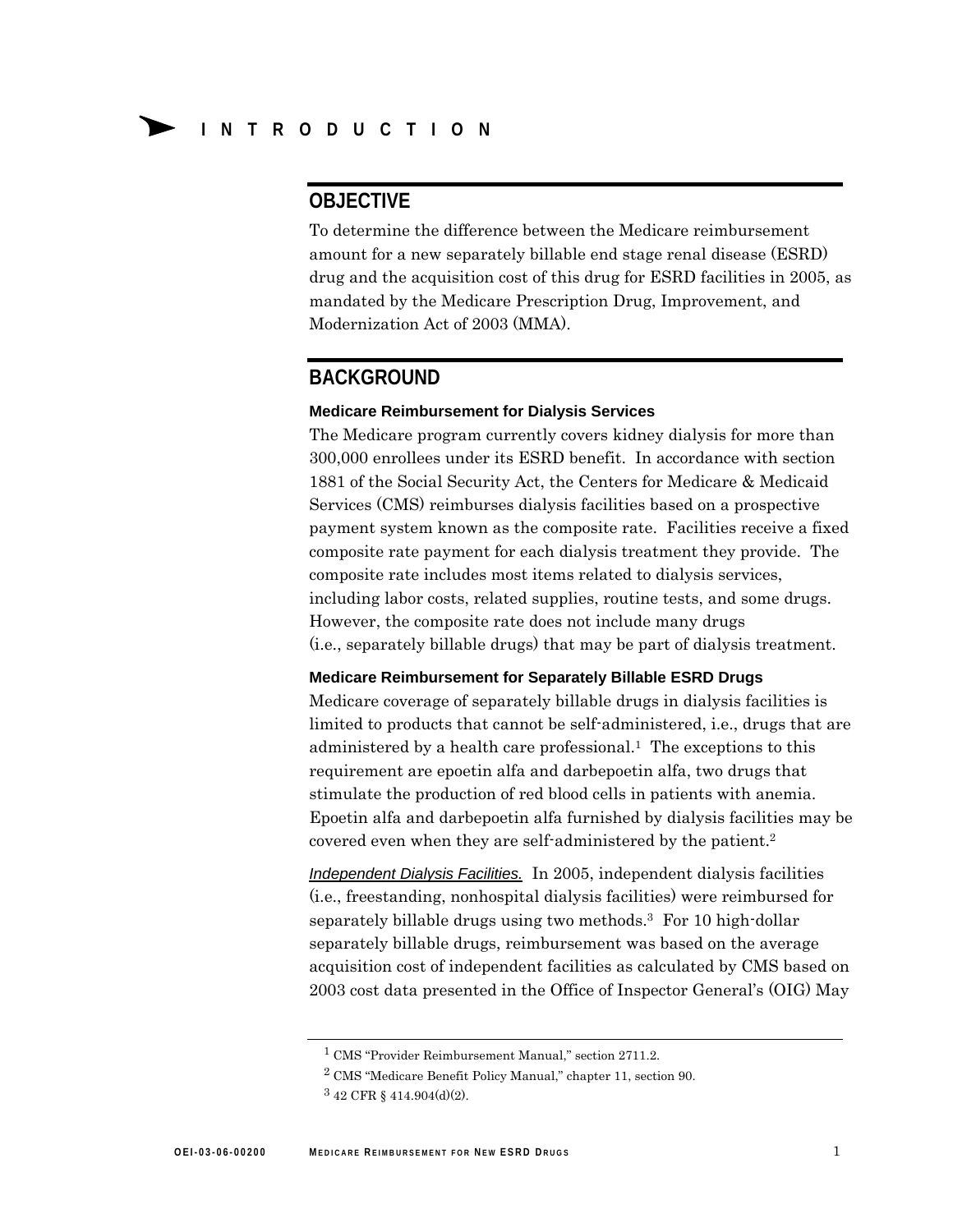2004 report, "Medicare Reimbursement for Existing End Stage Renal Disease Drugs" (OEI-03-04-00120). All other drugs billed by independent dialysis facilities were reimbursed at 106 percent of the drugs' average sales prices (ASP) as reported by manufacturers.4 In calendar year (CY) 2005, Medicare reimbursed a total of \$1.8 billion for separately billable drugs furnished by independent dialysis facilities.

As of January 1, 2006, CMS began to reimburse all separately billable ESRD drugs<sup>5</sup> at 106 percent of their ASP, the same method used to reimburse for other drugs under Medicare Part B.6,7 CMS stated that it was inappropriate to use the older acquisition cost data provided by OIG (updated by inflation) as a basis for reimbursement, and questioned the feasibility of continually acquiring acquisition cost data over the long term.8

#### **Studies Mandated By the MMA**

OIG conducted this study and the May 2004 study based on a mandate set forth in the MMA. Section  $623(c)(1)$  of the MMA states:

The Inspector General of the Department of Health and Human Services shall conduct two studies with respect to drugs and biologicals (including erythropoietin) furnished to end-stage renal disease patients under the Medicare program which are separately billable by end-stage renal disease facilities.

Pursuant to section  $623(c)(3)$  of the MMA, the studies are to determine the difference between the Medicare reimbursement amount for separately billable ESRD drugs and the acquisition costs of these drugs for facilities. The studies must also estimate the growth rate of facilities' expenditures for these drugs. The first study, which focused

<sup>4</sup> Exceptions to this payment methodology include certain vaccines, infusion drugs administered through durable medical equipment, and blood products.

<sup>&</sup>lt;sup>5</sup> Exceptions to this payment methodology include certain vaccines, infusion drugs administered through durable medical equipment, and blood products.

 $6$  CMS Final Rule 1502-FC, as published in 70 Fed. Reg. 70,116, 70,224 (Nov. 21, 2005).

 $7$  In 2005, hospital-based dialysis facilities were reimbursed for separately billable drugs (with the exception of erythropoietin) at their cost. In 2006, separately billable drugs furnished by hospital-based facilities are reimbursed at the same rate as independent dialysis facilities, i.e., 106 percent of the ASP. Hospital-based facilities were not included in this study because our review is based on acquisition costs and Medicare reimbursement in 2005.

<sup>8 70</sup> Fed. Reg. 45,764, 45,845 (Aug. 8, 2005).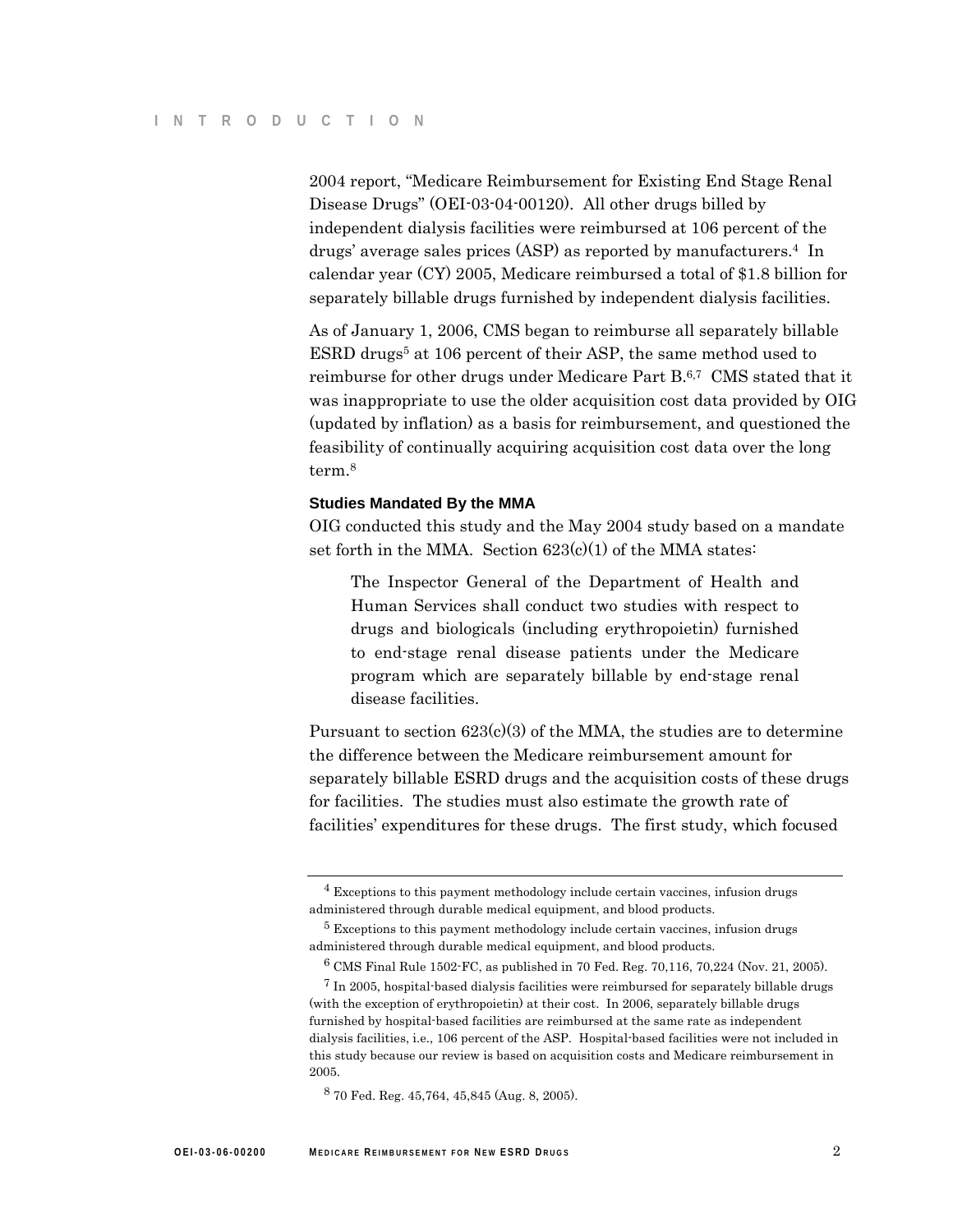on existing ESRD drugs, was completed in May 2004. This second study, which focuses on new ESRD drugs, is to be completed by April 1, 2006. For the purposes of this study, section  $623(c)(2)(B)$  of the MMA defines a "new drug" as a drug "for which a billing code does not exist prior to January 1, 2004."

CMS used data from the first study to set CY 2005 reimbursement rates for ESRD drugs billed by independent dialysis facilities and has the authority do the same in CY 2007 for new drugs identified in this second study. Section 1881(b)(12) of the Social Security Act provides for payment neutrality based on increases in the composite rate to offset any reductions in drug reimbursement amounts due to the OIG studies.

## **METHODOLOGY**

#### **Determining Drugs Under Review**

We obtained from CMS a master list of billing codes, and then created a subset of all new billing codes for prescription drugs that became effective on or after January 1, 2004. We then obtained drug reimbursement data for independent dialysis facilities in 2004 and 2005 from CMS's National Claims History File. We determined that codes for six new drugs furnished by independent dialysis facilities had been reimbursed by Medicare in 2004 and 2005.

One drug, darbepoetin alfa, accounted for 99.9 percent of all reimbursement for these six drug codes. Therefore, we limited our data collection to this drug. Among all drugs billed by independent dialysis facilities, darbepoetin alfa ranked in the top seven in terms of total Medicare dollars during the previous 2 years, with reimbursement exceeding \$20 million in 2004 and \$26 million in 2005.9 The other five new drugs accounted for less than \$20,000 each in reimbursement during both years.

#### **Medicare Reimbursement Amounts**

We obtained the Medicare reimbursement amount for darbepoetin alfa from CMS during each quarter of 2005.

 $9$  Although the \$26 million in reimbursement for darbepoetin alfa in 2005 is relatively high, it accounts for less than 2 percent of total Medicare reimbursement for all ESRD drugs billed by independent dialysis facilities. In comparison, Medicare Part B reimbursed almost \$800 million in 2005 for darbepoetin alfa provided in physician's offices.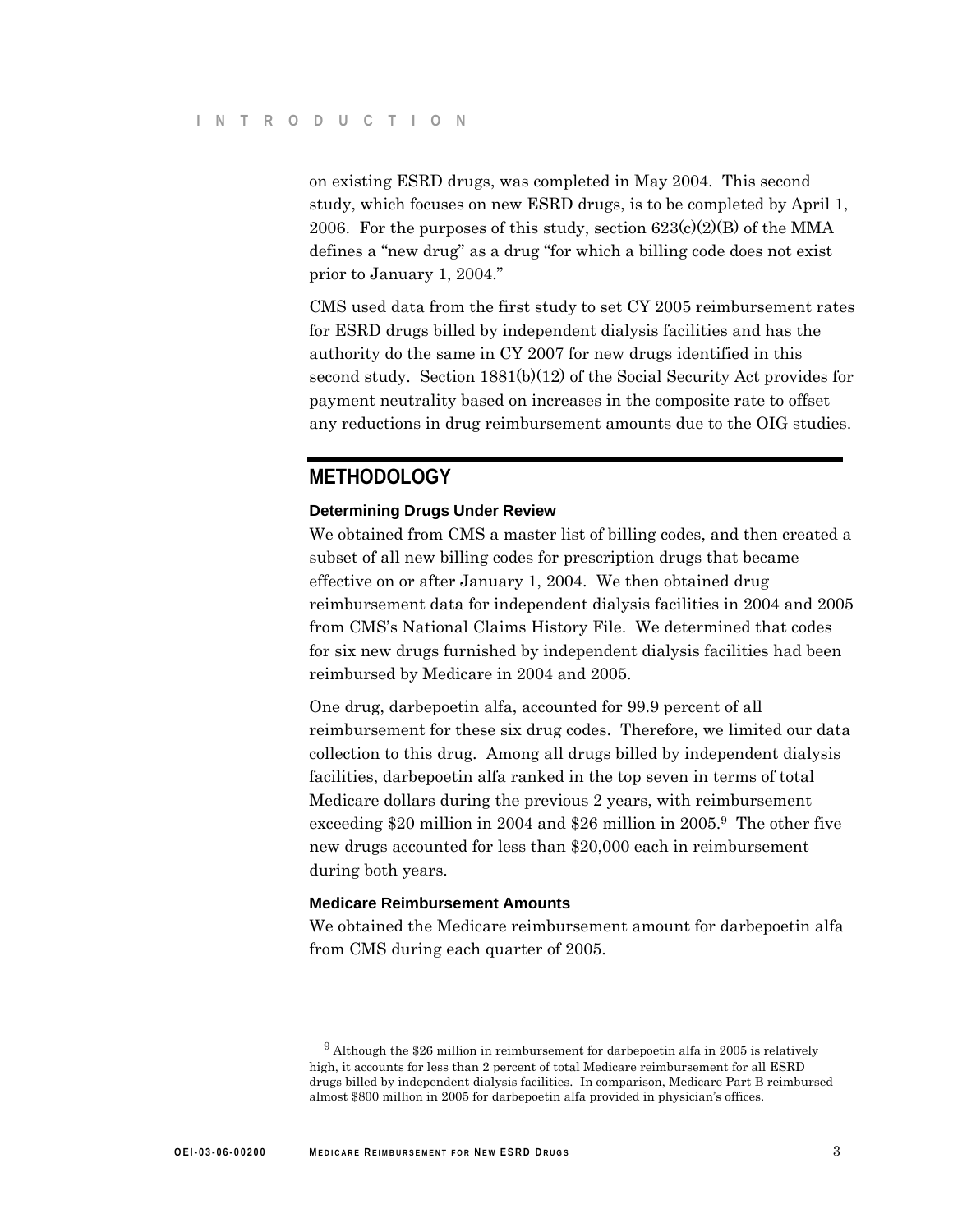#### **Facility Acquisition Costs**

Based on data from CMS's National Claims History File, we determined that only 157 of the approximately 3,900 independent dialysis facilities were reimbursed by Medicare for darbepoetin alfa in 2005. Of these 157, 55 facilities accounted for 94 percent of Medicare reimbursement, with each being reimbursed more than \$100,000 for the drug that year.10 These 55 facilities formed the basis of our sample.

We sent a request to the 55 sampled facilities asking them to provide CY 2005 acquisition cost data for darbepoetin alfa. The requested information was to include the total cost of the purchases, the number of units purchased, and the amount of discounts and rebates received. Forty-six facilities (84 percent) responded to our request. The 46 responding facilities accounted for 86 percent of the Medicare reimbursement for darbepoetin alfa to the 55 facilities in the sample.11

We calculated a weighted annual average acquisition cost for darbepoetin alfa among the 46 facilities by adding the total cost of facility purchases (net of all rebates and discounts) in 2005 and dividing the total by the number of units purchased that year. We also obtained a list of any additional costs associated with acquiring separately billable drugs. For this report, we did not verify any of the cost information given by the providers.

#### **Growth Rate of Expenditures**

In our May 2004 study, we projected the future growth rate of expenditures for separately billable ESRD drugs, as required by the MMA. In calculating the future growth rate, we looked at past monthly growth rates of expenditures for separately billable drugs over a 3-year period. We could not and did not account for the potential effects of changes to the drug reimbursement methodology. At the time of the earlier study, most separately billable drugs were reimbursed by Medicare using a completely different methodology (based on average

 $10$  In our 2004 study, we had identified a small number of national chains that accounted for a large majority of Medicare reimbursement for ESRD drugs. However, no facilities owned by these large national chains were among the 55 with the most Medicare reimbursement for darbepoetin alfa in 2005.

 $11$  The nine facilities that did not respond to our request seemed similar to the facilities that did. There were no distinguishing characteristics (e.g., membership in a chain, amount of Medicare reimbursement, physical location) that would lead to the conclusion that the nonrespondents would have different acquisition costs than the respondents.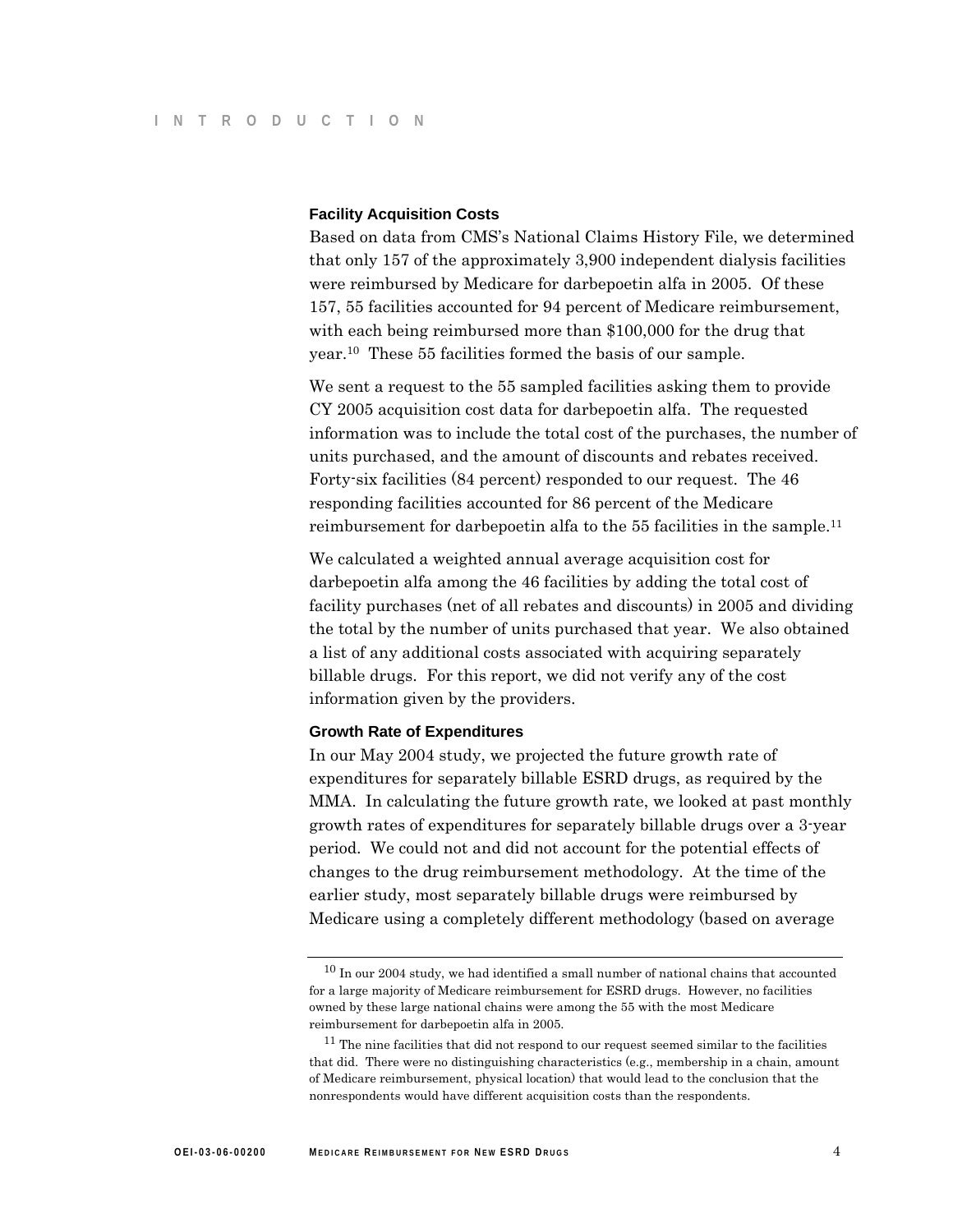wholesale price) than the acquisition-cost based methods used by CMS in 2005 and the ASP-based methods enacted by CMS in 2006. Because of these recent major changes in the reimbursement methodology and the resulting lack of comparable historical data, we determined it would not be possible for us to accurately estimate future growth rates at this time. Once complete data on 2005 and 2006 expenditures become available, the effect of the changes to the reimbursement methodology should be more evident. Any estimates made at that time would therefore be more accurate.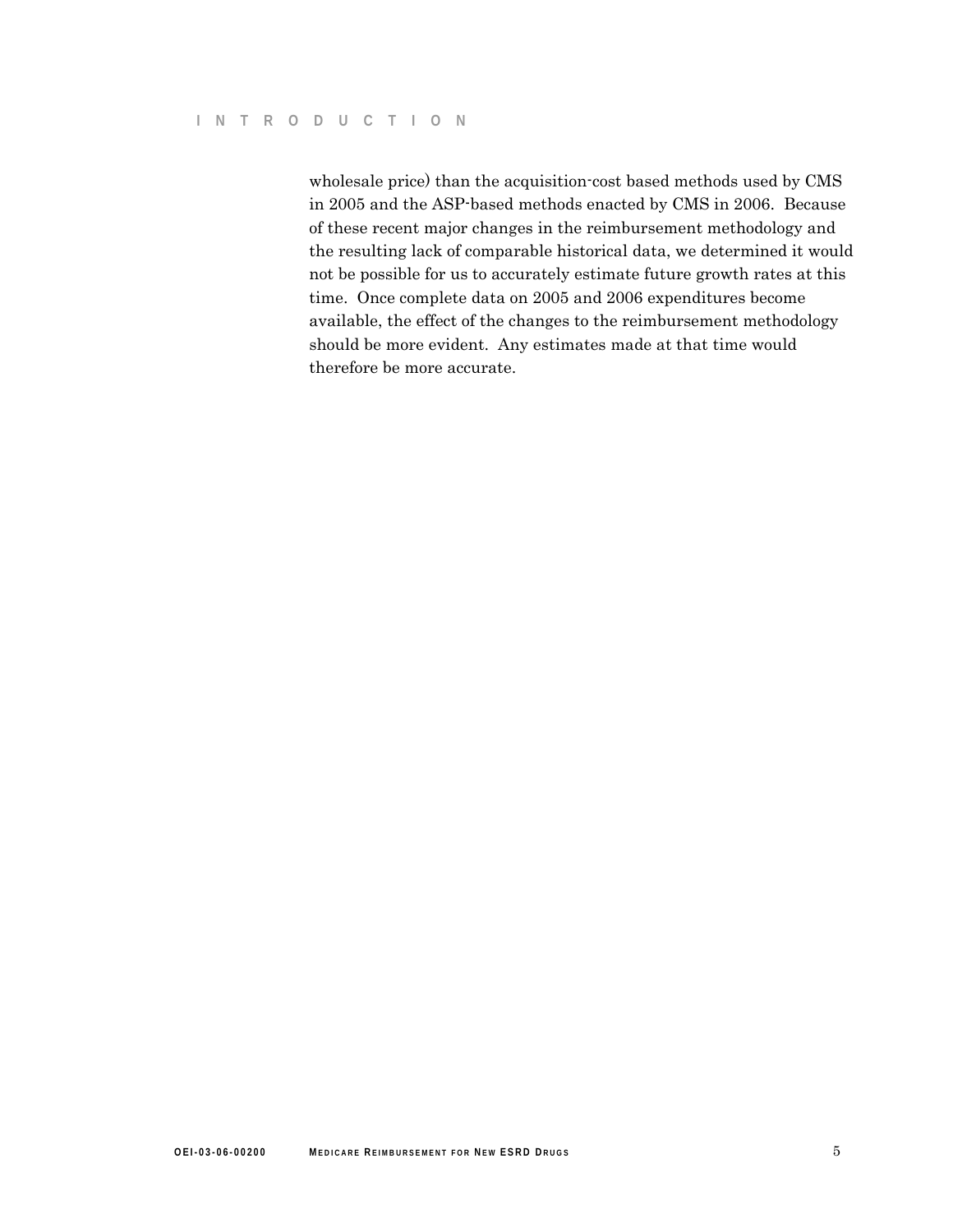

# **In 2005, independent dialysis facilities were able to acquire darbepoetin alfa at prices below the Medicare reimbursement amount**

In 2005, net acquisition costs for darbepoetin alfa among the 46 responding facilities were between \$2.24 per microgram (mcg) and \$2.94 per mcg. On average, facilities paid \$2.59

per mcg for darbepoetin alfa in 2005, after all discounts and rebates were taken into account. During this same time period, the Medicare reimbursement amount ranged from a high of \$3.54 per mcg in the first quarter of 2005 to a low of \$3.01 per mcg in the fourth quarter.12

According to the data provided by the facilities, the average discount/ rebate offered for darbepoetin alfa was 17.5 percent. Facility costs before discounts or rebates were taken into account ranged from \$2.24 to \$4.36, with an average cost of \$3.14 per mcg.

Only 10 of the 46 responding facilities estimated any additional costs related to the acquisition of darbepoetin alfa. These additional costs included patient response monitoring, storage, and waste, and were between 0.4 percent and 2.5 percent of total costs for the drug.

 $^{12}$  In 2005, darbepoetin alfa was not one of the 10 ESRD drugs reimbursed based on the OIG-reported average acquisition cost, and was therefore paid at 106 percent of the ASP. The ASP is reported to CMS by manufacturers on a quarterly basis, and reimbursement amounts may change each quarter based on any increases or decreases in the ASP.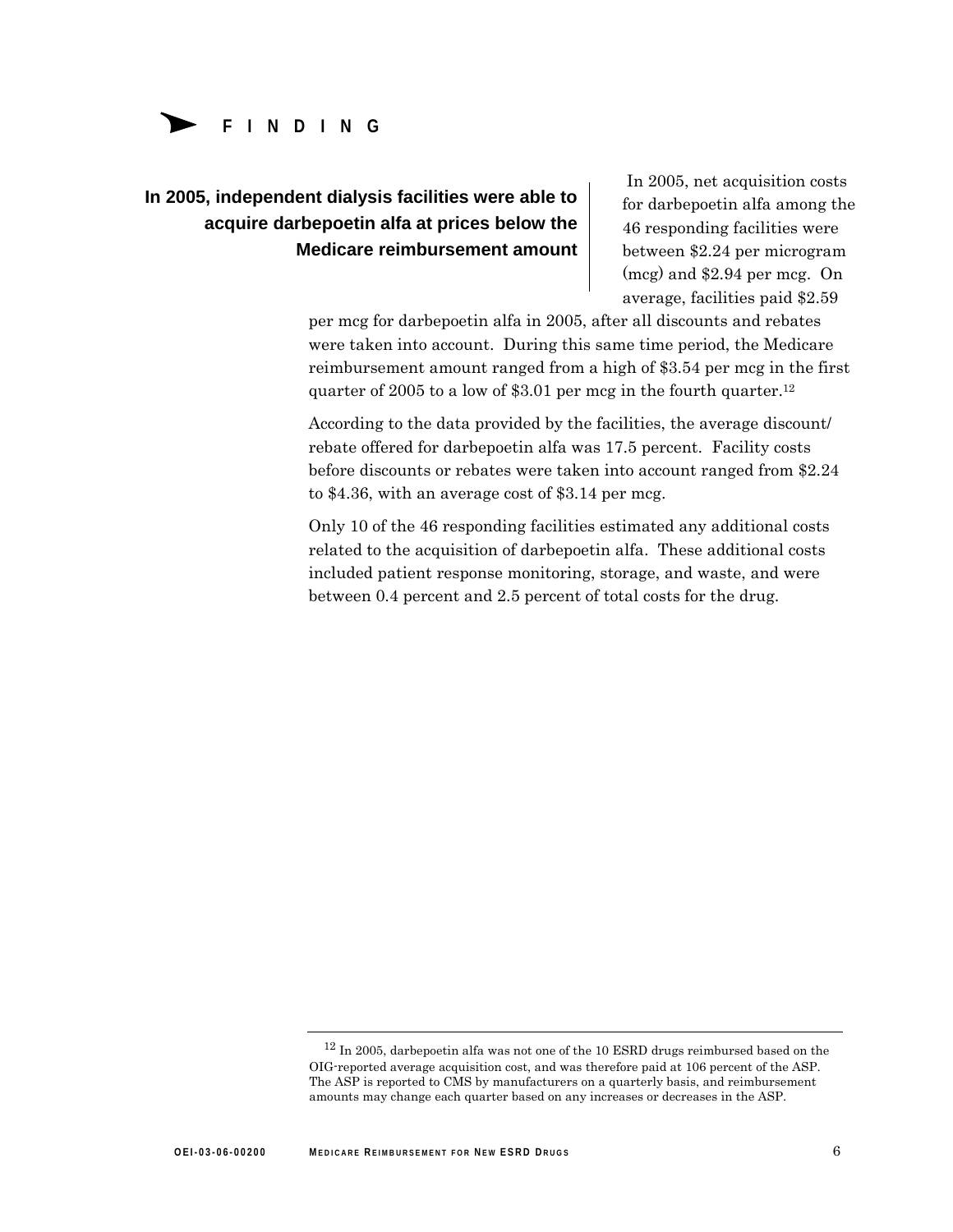Section 623(c) of the MMA mandated that OIG complete a report that determined the difference between the Medicare reimbursement amounts for new separately billable ESRD drugs and the acquisition costs of these drugs for facilities. CMS has the authority to use the data presented in this report to set CY 2007 reimbursement amounts for the new ESRD drugs under review.

This report presents the OIG's findings about acquisition costs to independent dialysis facilities for one new drug, darbepoetin alfa, in 2005. As described in the finding, the responding facilities acquired darbepoetin alfa for less, and sometimes substantially less, than the Medicare reimbursement amount in 2005.

We hope that this data is useful to CMS in its continued efforts to pay appropriately for prescription drugs.